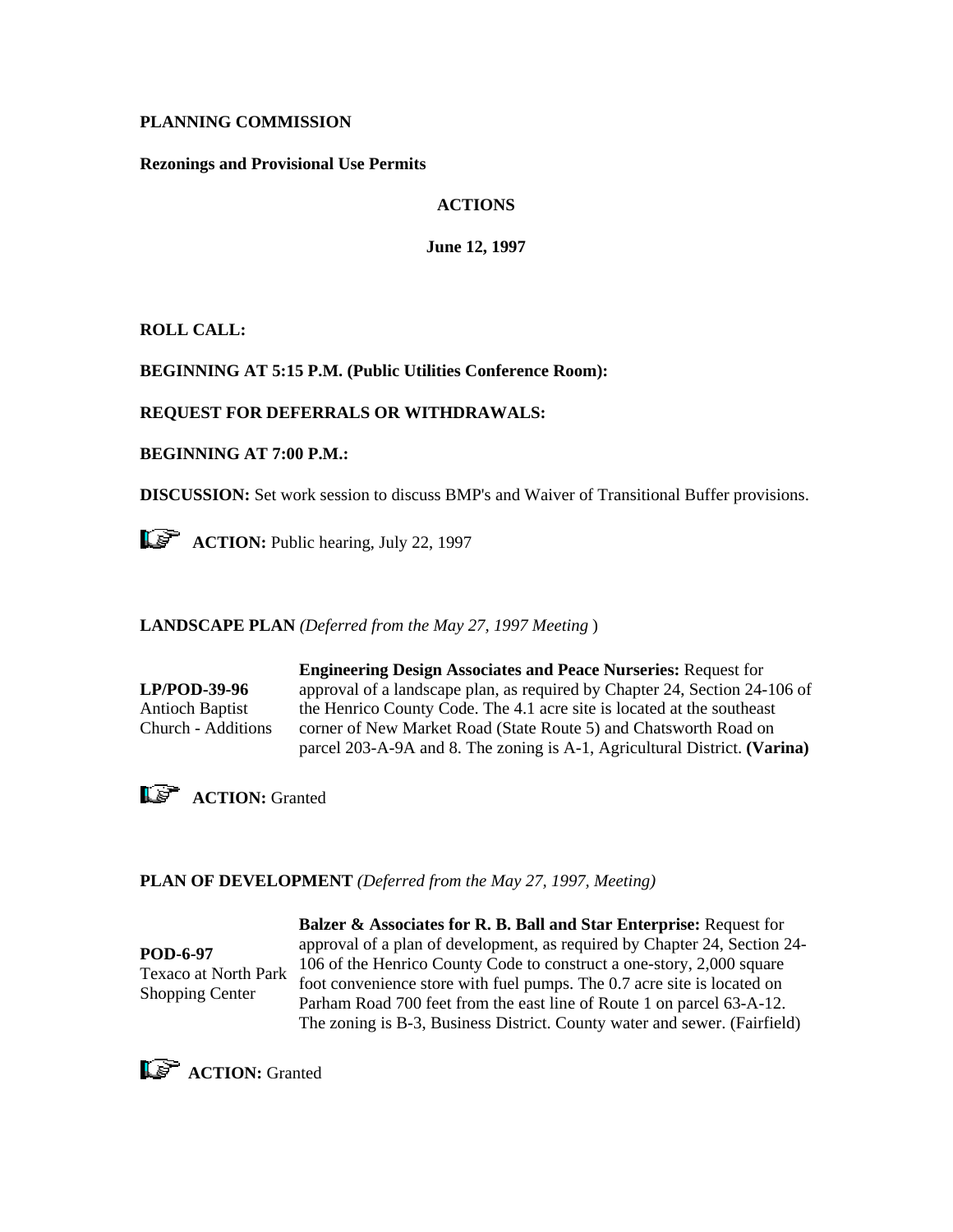# **TUCKAHOE:**

C-33C-97 **Robert Mills for Dr. Allen Rafeh ARCORP II, Ltd.:** Request to conditionally rezone from O-2 Office District to B-2C Business District (Conditional), Parcel 89-A-18, containing 0.58 acre located at the southeast corner of Patterson Avenue and Pump Road. The Land Use Plan recommends this site for Office development. An office/retail use is proposed. The use will be controlled by proffered conditions and zoning ordinance regulations. **(Staff presentation by Mark Bittner)**

**ACTION:** Deferred at applicant's request to September 11, 1997

### **VARINA:**

### **Deferred from the May 15, 1997 Meeting:**

C-8C-97: **Ken Owens for OOO-3 Limited Partnership:** Request to conditionally rezone from B-2 Business District and R-5 General Residence District, to M-1C Light Industrial District (Conditional), part of Parcel 165-A-82, containing approximately 45.4 acres with 640' of frontage on Old Williamsburg Road, 500' along Old Memorial Drive and 2,900' along I-295. Unspecified industrial uses are proposed. The use will be controlled by zoning ordinance regulations. The Land Use Plan recommends this area for Urban Residential, 3.4 to 6.8 dwelling units net density per acre. **(Staff presentation by Lee Yolton)**



**ACTION:** Recommend approval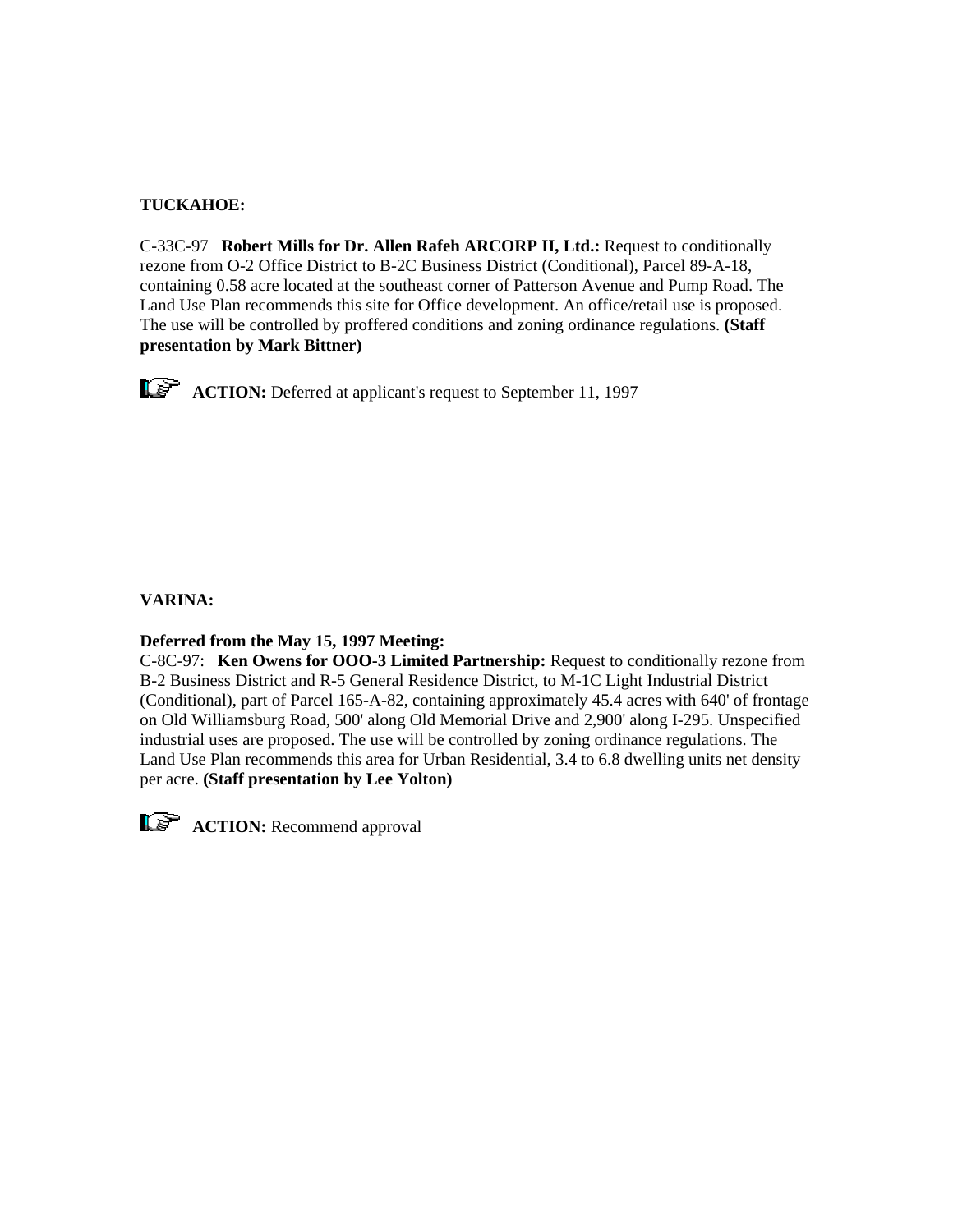### **BROOKLAND:**

#### *Deferred from the May 15, 1997 Meeting:*

C-26C-97 **Stephen Athey for Marion, LLC:** Request to amend proffered conditions accepted with rezoning case C-63C-95, on part of Parcel 59-A-6M, containing 2.018 acres. The site is located north of Tuckernuck Square shopping center at the western terminus of Hamlee Avenue, approximately 200' west of its intersection with West End Drive. A change in the hours of operation and building materials for the security wall is proposed. The existing zoning is M-1C Light Industrial District (Conditional). The use will be controlled by zoning ordinance regulations. The Land Use Plan recommends this area for Commercial Concentration development. **(Staff presentation by Mark Bittner)**



C-35C-97 **Ralph L. Axselle, Jr. For Staples Mill Development Company:** Request to conditionally rezone from R-4 One Family Residence District and B-1 Business District to B-2C Business District (Conditional), Parcels 51-7-11-1, 3, 7; 51-7-12-1, 5; 51-7-15-1, 7; 51-7-16- 1(also known as West Jenningsville Subdivision); and Parcel A being the southern 40' of abandoned Old Coal Pit Railroad (total width 80'), and as more particularly described in files kept in the Planning Office, containing approximately 5.534 acres, located on the west line of Old Staples Mill Road, 1,120' south of its intersection with Hungary Road. The Land Use Plan recommends this site for Commercial Concentration development. A retail use is proposed. The use will be controlled by proffered conditions and zoning ordinance regulations. **(Staff presentation by John Merrithew)**



**ACTION:** Recommend approval

C-36C-97 **Mark Hurley for Mulligan's Sports Grille:** Request to amend proffered conditions accepted with rezoning case C-16C-88, on Parcel 70-A-21B, containing 2.029 acres, located on the south line of proposed Shrader Road, 890' west of the intersection of Shrader Road and Hungary Spring Road. The existing zoning is B-3C Business District (Conditional). The Land Use Plan recommends this site for Commercial Concentration development. An amendment of the proffered conditions relating to the principal uses and standards for signs and hours of operation is proposed. The use will be controlled by proffered conditions and zoning ordinance regulations. **(Staff presentation by Mark Bittner)**



**ACTION:** Deferred at applicant's request to August 14, 1997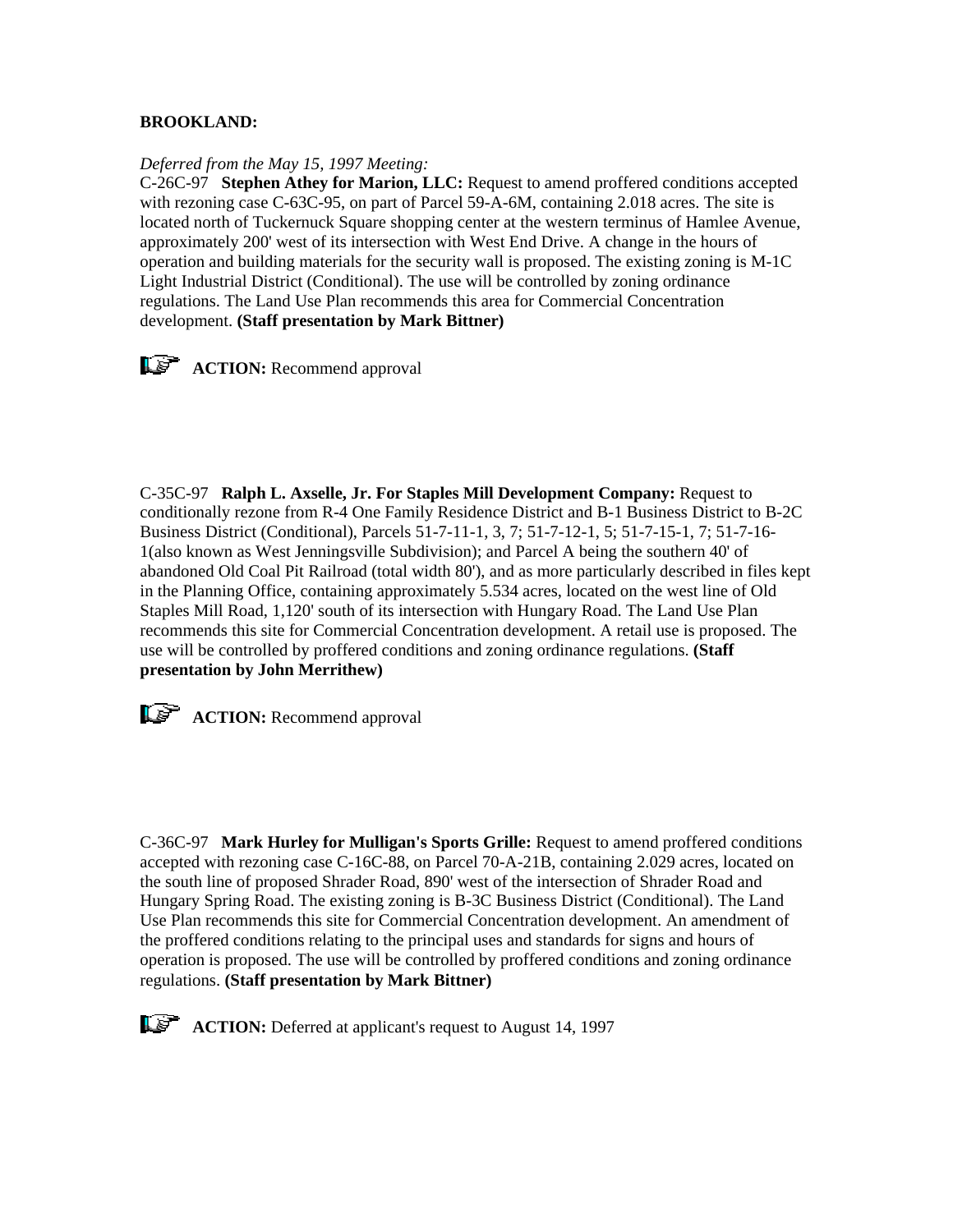P-6-97 **Mark Hurley for Mulligan's Sports Grille:** Request for approval of a provisional use permit in accordance with Sections 24-62.2(i) and 24-122.1 of Chapter 24 of the County Code to permit a billiard parlor with up to 24-hour operation on Parcel 70-A-21B, located on the south line of proposed Shrader Road, 890' west of the intersection of Shrader Road and Hungary Spring Road. The site is zoned B-3C Business District (Conditional). **(Staff presentation by Mark Bittner)**



C-37C-97 **James W. Theobald for Bershire-Richmond, L.L.C.:** Request to conditionally rezone from R-4 and R-3 One Family Residence Districts to B-2C Business District (Conditional), Parcels 71-A-71  $\&$  72 and 71-8-E-1  $\&$  2, containing 1.42 acres, located on the southwest corner of Staples Mill Road and Bremner Boulevard. The Land Use Plan recommends this site for Office development. A drugstore is proposed. The use will be controlled by proffered conditions and zoning ordinance regulations. **(Staff presentation by Lee Yolton)**



# FAIRFIELD:

C-34C-97 **J. Barry Lynn:** Request to conditionally rezone from B-1C Business District (Conditional) to B-3C Business District (Conditional), Parcel 96-A-3, containing 2.175 acres, located at the northwest corner of Azalea Avenue and Wilkinson Road. The Land Use Plan recommends this site for Commercial Concentration development. A self-service car wash is proposed. The use will be controlled by proffered conditions and zoning ordinance regulations. **(Staff presentation by Mark Bittner)**

**ACTION:** Deferred at applicant's request to August 14, 1997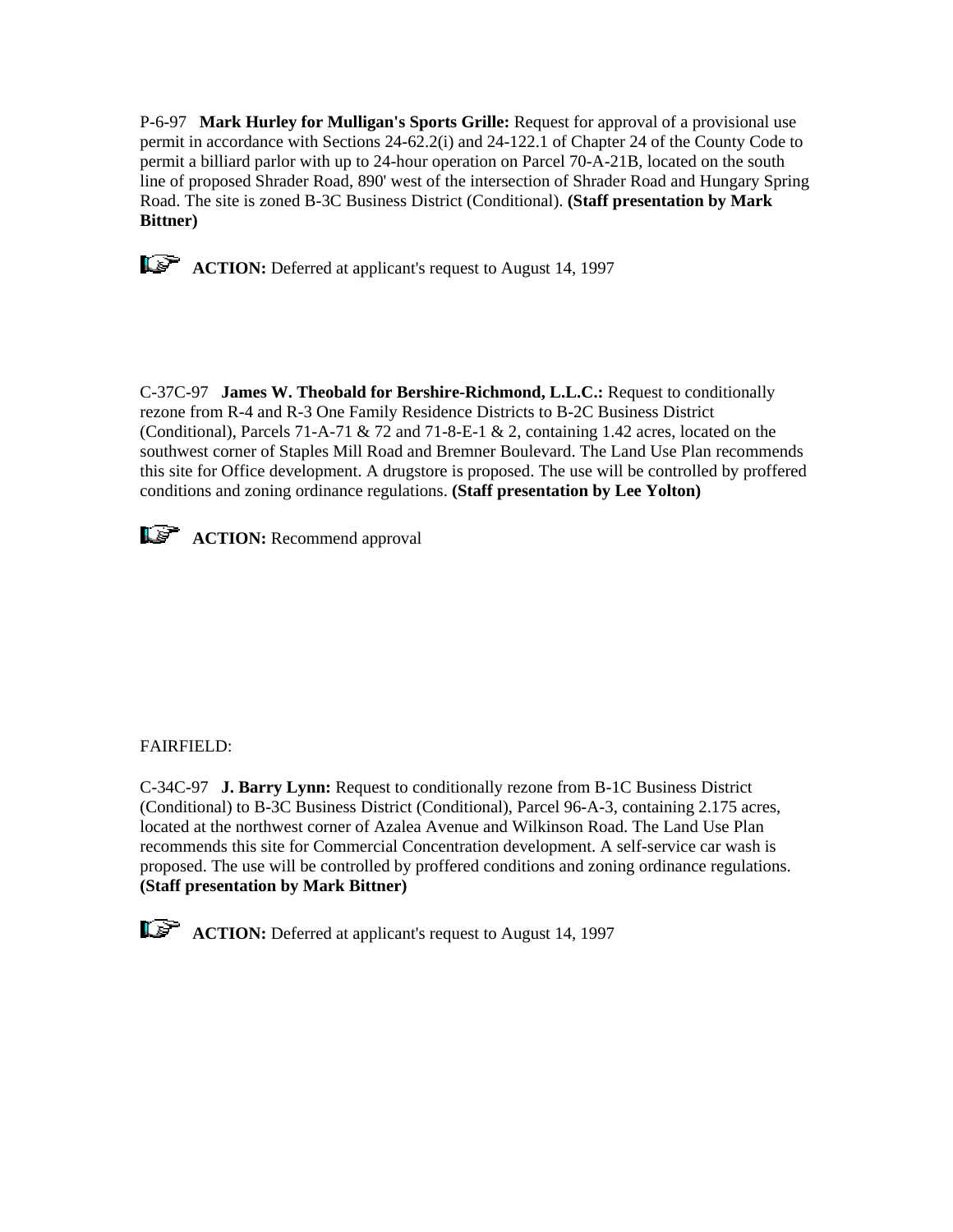C-38C-97 **Roy B. Amason for Virginia Center, L.L.C.:** Request to amend proffered conditions accepted with rezoning case C-21C-96 on Parcel 44-A-1, containing 8.416 acres (part of proposed Crosspoint Carriage Homes Subdivision), located on the north line of Virginia Center Parkway (a private road) approximately 580' north of I-295 and 1,480' west of the County line. The existing zoning is R-6C General Residence District (Conditional). The Land Use Plan recommends this site for Office development. An amendment of the proffered condition relating to the number of assisted care units is proposed. **(Staff presentation by Jim Lehmann)**



**ACTION:** Recommend approval

C-39C-97 **Skip Morris for Atlantic Homes Development:** Request to amend proffered conditions accepted with rezoning case C-75C-90 on Parcels 119-8-B-1, 10, 11 and 12, containing 1.0 acre, located in the Oak Glen Subdivision along the north line of Neale Street and east line of Broadgate Drive. The existing zoning is R-3AC One Family Residence District (Conditional). The Land Use Plan recommends SR 2 Suburban Residential 2 development, 2.4 to 3.4 units net density per acre, for this site. An amendment of the proffered condition relating to the exterior construction materials for residential units along Neale Street is proposed. **(Staff presentation by Jim Lehmann)**

**ACTION:** Deferred at applicant's request to July 10, 1997

C-40C-97 **Sonny Haynes for Juanita Haynes:** Request to conditionally rezone from R-2A One Family Residence District to M-1C Light Industrial District (Conditional), Parcel 33-A-57, containing 1.865 acres, located adjacent to Virginia Center Commons on the east line of Brook Road (U.S. Route 1), 230' north of its intersection with Virginia Center Parkway. The Land Use Plan recommends this site for Office/Service development. Commercial development is proposed. The use will be controlled by proffered conditions and zoning ordinance regulations. **(Staff presentation by Lee Yolton**)

**ACTION:** Deferred at applicant's request to July 10, 1997

C-41C-97 **Henry L. Wilton for Omicron Corp.:** Request to amend proffered conditions accepted with rezoning case C-63C-94 on Parcel 53-A-5 (proposed Brookwood Glen Subdivision), containing 8.62 acres, located on the east line of Telegraph Road, 30' north of its intersection with Georgia Avenue. The existing zoning is R-4C One Family Residence District (Conditional). The Land Use Plan recommends Urban Residential development, 3.4 to 6.8 units net density per acre, for this site. An amendment of the proffered conditions relating to foundation and driveway materials is proposed. **(Staff presentation by John Merrithew)**

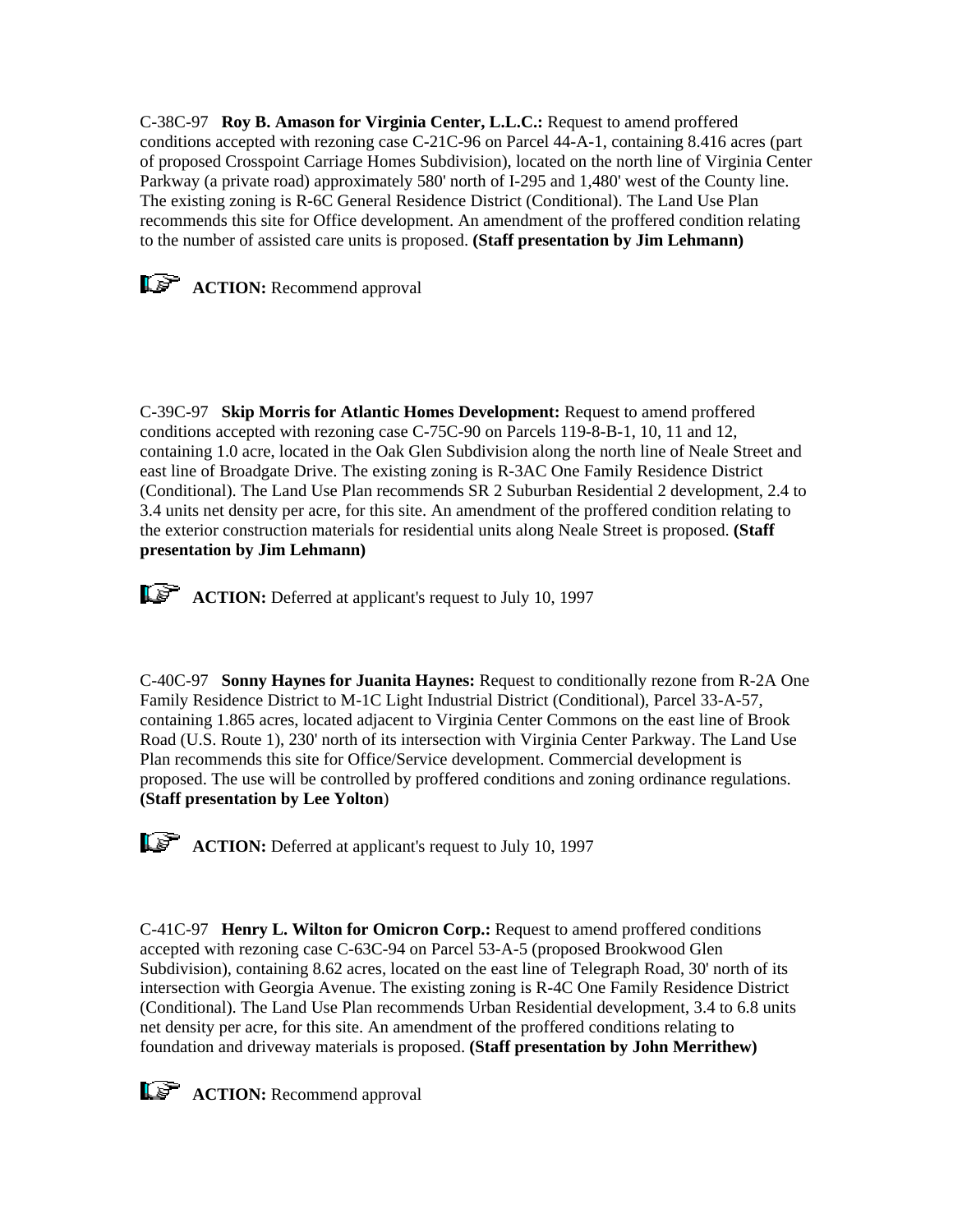C-42C-97 **Henry L. Wilton for Wilton Development Corp.:** Request to amend proffered conditions accepted with rezoning case C-16C-96 on Parcels 43-A-46 and 53-A-1(proposed Telegraph Woods Subdivision), containing 17.39 acres, located on the east line of Telegraph Road, beginning at Virginia Avenue to approximately 70' north of Maryland Avenue. The existing zoning is R-4C One Family Residence District (Conditional). The Land Use Plan recommends this site for Suburban Residential 2 development, 2.4 to 3.4 units net density per acre, and UR Urban Residential development, 3.4 to 6.8 units net density per acre. An amendment of the proffered conditions related to foundations and protective covenants is proposed. **(Staff presentation by John Merrithew)**



**ACTION:** Recommend approval

# **THREE CHOPT:**

P-7-97 **Gene Taylor for Breakers Inc.:** Request for approval of a provisional use permit in accordance with Sections  $24-58.2(a)(d)(e)$  and  $24-122.1$  of Chapter 24 of the County Code to permit a billiard parlor with up to 24-hour operation on Parcels 36-A-19D (pt.), 21, 22, 23, and 24 located on the north line of W. Broad Street, 450' west of its intersection with Pouncey Tract Road. The site is zoned B-2C Business District (Conditional) and M-1 Light Industrial District. The site is also within the West Broad Street Overlay District. **(Staff presentation by John Merrithew)**



**ACTION:** Withdrawn; no action

P-8-97 **J. Thomas O'Brien, Jr. For Short Pump Investors, L.P.:** Request for approval of a provisional use permit in accordance with Sections 24-58.2(a)(d) and 24-122.1 of Chapter 24 of the County Code to permit outside dining and extended hours of operation to 2:00 a.m. for proposed restaurants, on Parcels 36-A-19D (pt.), 21, 22, 23, and 24 located on the north line of W. Broad Street, 450' west of its intersection with Pouncey Tract Road. The site is zoned B-2C Business District (Conditional) and M-1 Light Industrial District. The site is also within the West Broad Street Overlay District. **(Staff presentation by John Merrithew)**

**ACTION:** Deferred at applicant's request to September 11, 1997